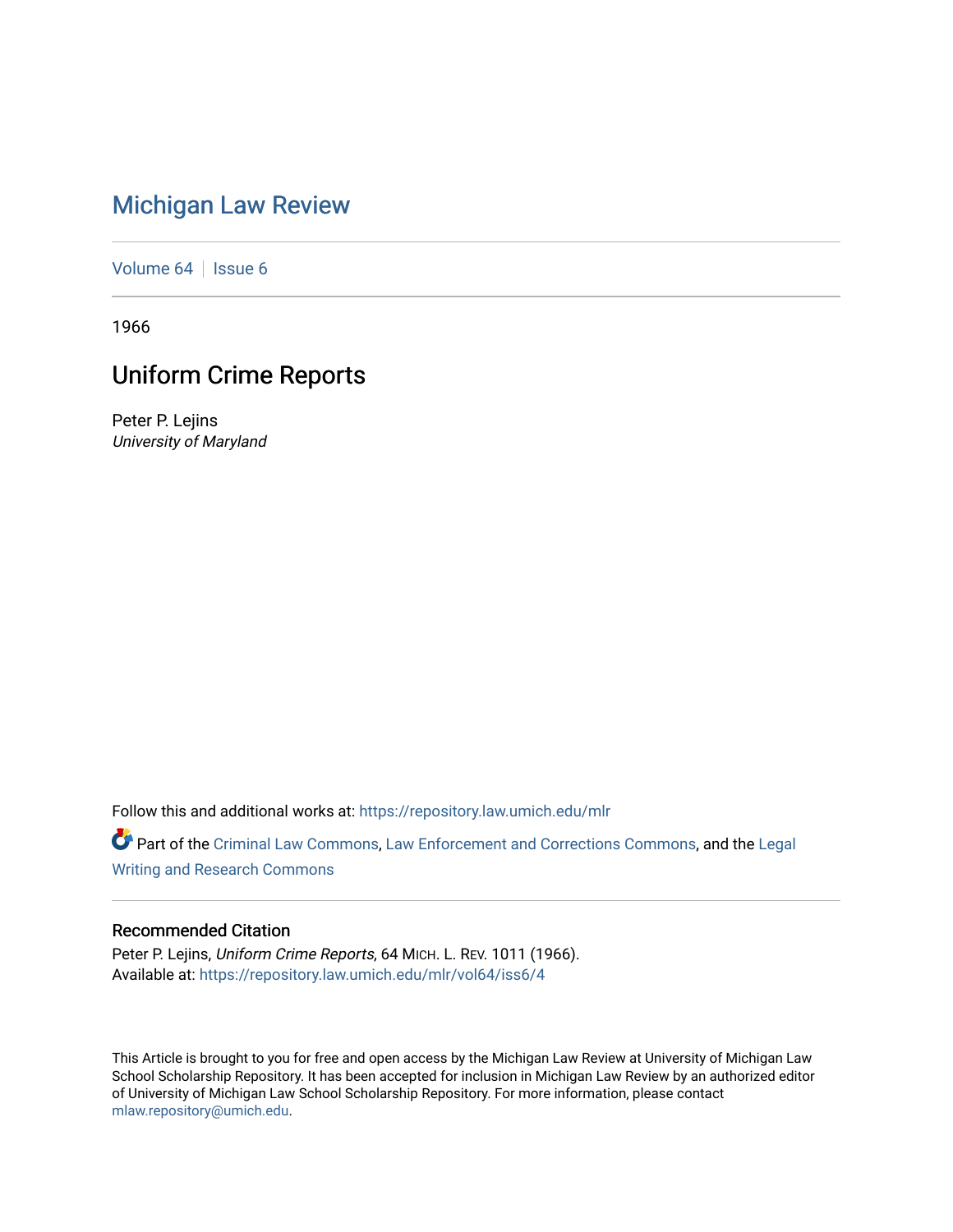## **UNIFORM CRIME REPORTS**

### *Peter P. Lejins\**

THE *Uniform Crime Reports* are both nationally and inter-<br>nationally-an extremely important statistical series, and an invitation by the *Michigan Law Review* to comment on this annual compilation is very much appreciated: This writer has felt for some time that the recent frequent statements on the *Uniform Crime Reports* in the daily press and some professional journals have created a considerable amount of unnecessary confusion. This opportunity to analyze the issues involved is therefore most gratifying.

The *Reports,* which are the only source of cumulative data concerning the national crime situation, deal with the total volume of crime, the figures on major offense categories, and the changes in this picture from year to year. The meaning of this type of statistics  $-i.e.,$  police statistics—for assaying the total crime situation can be discussed and carefully identified; the methods used in collecting and tabulating the data and computing the rates can be analyzed, evaluated, criticized, and modified, but the fact remains that there is at present no other even remotely comparable source of information on the crime situation in this country. In 1958, upon receiving an invitation from the Federal Bureau of Investigation to serve as the chairman of a three-man Consultant Committee on Uniform Crime Reporting, this writer visited Professor Thorsten Sellin to discuss the study. After an exhaustive session, Professor Sellin's last words were: "Don't be too harsh on them, they are the only thing we have." The *Uniform Crime Reports* are indeed unique and should be viewed in the proper perspective.

#### J. BACKGROUND OF THE REPORTS

Before discussing the above-mentioned meaning of the information provided by police statistics, let us for a moment consider the very fact of the existence of the *Uniform Crime Reports* in their present form. The *Reports* are the only compilation of crime statistics on a national scale that provide as high a degree of completeness and uniformity. In the United States there are neither comprehensive judicial criminal statistics nor comprehensive statistics at any other step of the criminal procedure on a national scale: no national probation statistics, no national parole statistics, and no national sta-

<sup>•</sup> Professor of Sociology, University of Maryland.-Ed.

<sup>[1011]</sup>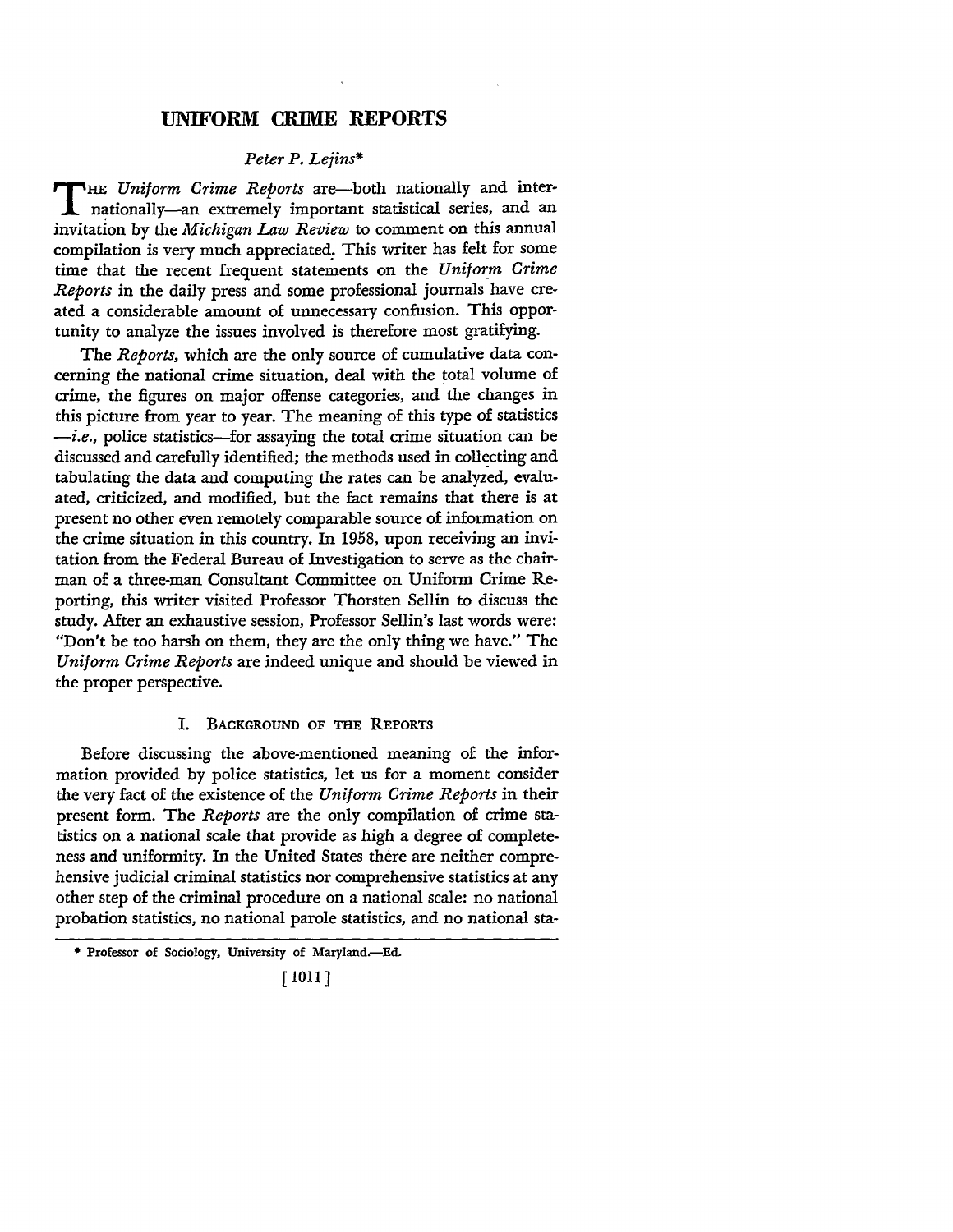tistics of cases and their dispositions by grand juries or through the information procedure. It should be noted, however, that the need for these various types of criminal statistics has been recognized for some time. An effort by the Bureau of the Census to produce national judicial criminal statistics actually was undertaken for about fifteen years, only to be discontinued in 1946 as a total failure. For a decade or so, negotiations have been conducted and some preliminary work has been done to develop national probation statistics, but no meaningful results have yet been achieved.

It has generally been recognized that the difficulty in producing criminal statistics on a national scale is in large measure due to the basic organizational structure of law enforcement in the United States, that is, the fact that it is organized and operated as a responsibility of local government-the state, the county, and the municipality-rather than of the federal government. Therefore, the statutes governing law enforcement, the operational procedures, and hence the concepts, definitions, and categories are not uniform and frequently are not even comparable. At the same time, there is no authority capable of requiring cooperation in reporting the data. As the Committee on Uniform Crime Records of the International Association of Chiefs of Police, which was responsible for devising the original plan for the present system, observed in 1929: "Under our federal system, the national government cannot compel local governments to report on their operations."1 In 1957 Professor Thorsten Sellin brought this fact to general public attention in his well-known statement concerning criminal statistics in this country.<sup>2</sup>

The difficulties encountered in compiling criminal statistics under the circumstances could perhaps be considered as falling within three distinct categories. First, the absence of a central authority to require cooperation in any kind of national program results in complete dependence upon voluntary participation for all contributions. The will to participate is only intermittently present, and even if there is willingness to participate, there is always the question in this completely permissive situation whether the necessary time, manpower, and funds will be available. Second, since a potential contributor of data to the national program does ·not have complete control over the entire law enforcement system in his own locality, but only of a segment, he very often cannot

<sup>1.</sup> COMMITTEE ON UNIFORM CRIME RECORDS, INT'L ASS'N OF CHIEFS OF POLICE, UNI-FORM CRIME REPORTING-A COMPLErE MANUAL FOR POLICE 12 (rev. ed. 1929).

<sup>2.</sup> Wallace, *Crime in the United States,* Life, Sept. 9, 1957; see text accompanying note 4 *infra.*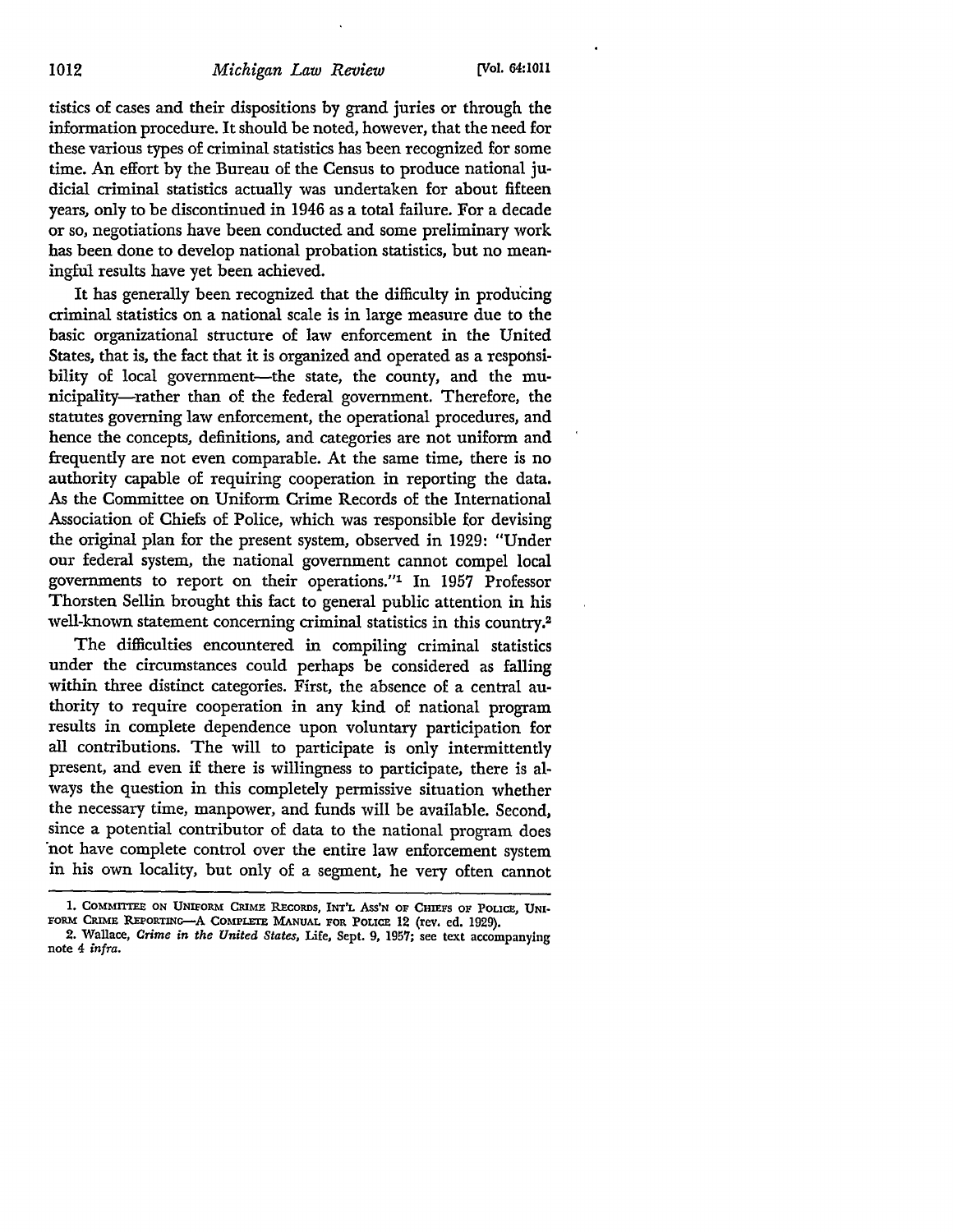secure uniform data because the rest of the local units cannot be modified, either by him or by the national program, so as to provide comparable information. For instance, a police chief, though understanding of the importance of uniform offense categories and willing to supply the data from his department in terms of such categories, may not be able to influence the legislature or the courts to make it possible for him to operate in terms of such uniform categories. Moreover, the local legislature or the courts may not be easily moved to see the advantages of uniform categories for police statistics, and may not assign sufficient importance to the need for general cooperation to obtain meaningful results. Third, the divergence of views on the value of various kinds of data and their usefulness for law enforcement which exists among the personnel of law enforcement systems is apt to cripple the needed voluntary cooperation. If the local personnel and the central agency responsible for the series are unable to agree on the kind of information that should be collected, then this needed cooperation is in great danger. This divergence of views stems to a great extent from the disparity in educational levels and professional sophistication of the personnel. Thus it becomes obvious that a completely voluntary national reporting system in the area of law enforcement is predicated on educating local law enforcement personnel regarding the need for cooperation and the nature of the data to be compiled. Whether an educated consensus, which seems to be the necessary foundation for the development of national crime statistics, is something that can be achieved is uncertain. With the exception of the *Reports,* experience with crime statistics in the United States indicates that this goal may be unrealistic.

In the light of the above analysis, it is obvious that a national statistical program in the area of law enforcement in this country has as its absolute prerequisite the items hereafter indicated. Indeed, the following conditions must remain satisfied even at the sacrifice of all other characteristics of the program: (1) the agency which manages the national program must enjoy a very high level of prestige among the law enforcement personnel expected to supply the data; (2) the agency carrying out the program must have a very strong motivation in performing the task, which requires patience, perseverance, resourcefulness, and energy; (3) excellent public relations must exist between the central agency and the local law enforcement authorities; (4) the local authorities must share the belief that the collection of the information is useful for law enforcement in general and is in line with their own purposes and interests;  $(5)$  the tasks to be performed for the program by the local authori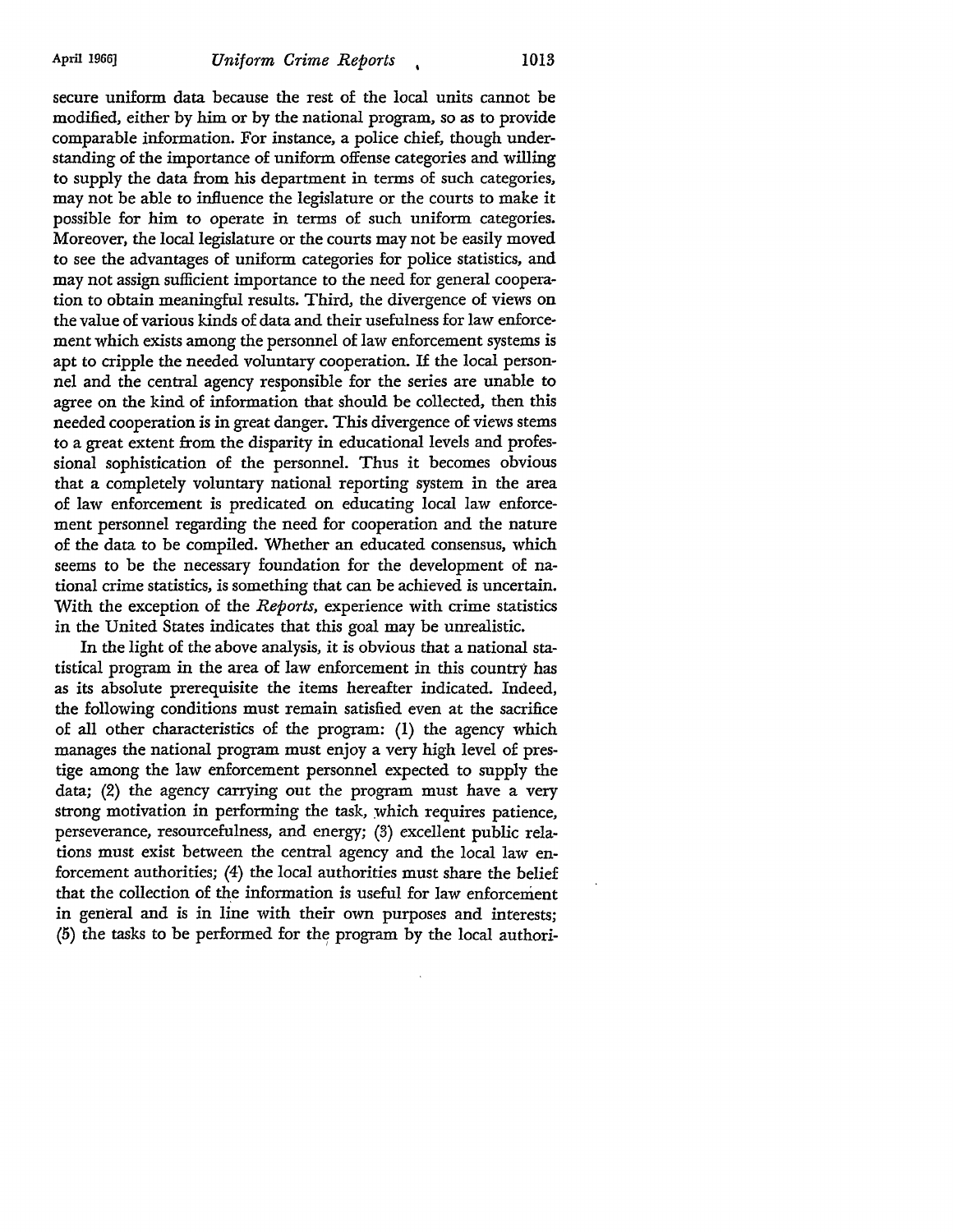ties must not tax their time, personnel, and budget beyond a level they consider tolerable; and (6) the meaning of the data requested must be understandable to the local personnel in light of their criminological sophistication.

It should be emphasized that the opinion of local agencies with regard to the need for gathering various types of data depends on the educational or professional background of the personnel. A reporting system of this type cannot be better than its grass-root level; it reflects the quality of the broad base of the law enforcement personnel and improves in quality as the quality of personnel improves. However, a push in the direction of sophistication must be judicious, because, again, loss of rapport will destroy the program. This is not an area in which the theoretically developed desiderata of a professional statistician or social scientist can be put into operation without some preparation. The desired aims and objectives must first be sold to the personnel, or the personnel must gradually be educated to the level where they accept them. This writer feels that the unique achievement of the FBI in developing the *Reports* to the current level of success rests primarily on the ability never to lose sight of the above six prerequisites and to exercise a steady and firm pressure in the direction of gradual improvement without endangering the program by pushing too hard. At the same time, the role of the above prerequisites as conditions limiting the development of the program in accordance with theoretically derived standards is also perfectly obvious.

The *National Prisoners Statistics,* published by the Federal Bureau of Prisons and dealing with prisoners in state and federal institutions, are a relatively complete and accurate series which might appear to be a second exception to the rather gloomy picture of criminal statistics on a national scale. However, these statistics are quite different in the sense that they are not only a report of law enforcement actions, but also an accounting procedure, since the presence of an inmate in an institution must be carefully recorded in order to receive and justify the funds for his maintenance. Thus the compilers of the prison statistics address themselves to the task of obtaining this record and reporting on the numbers of inmates and days spent in prison in terms of an extremely broad concept of incarceration, with not too much refinement in the uniformity of the data. Moreover, the prison statistics inform us only about the number of offenders in prisons. Since many prisons are currently filled to capacity and since probation and parole are playing an ever-increasing role, and are being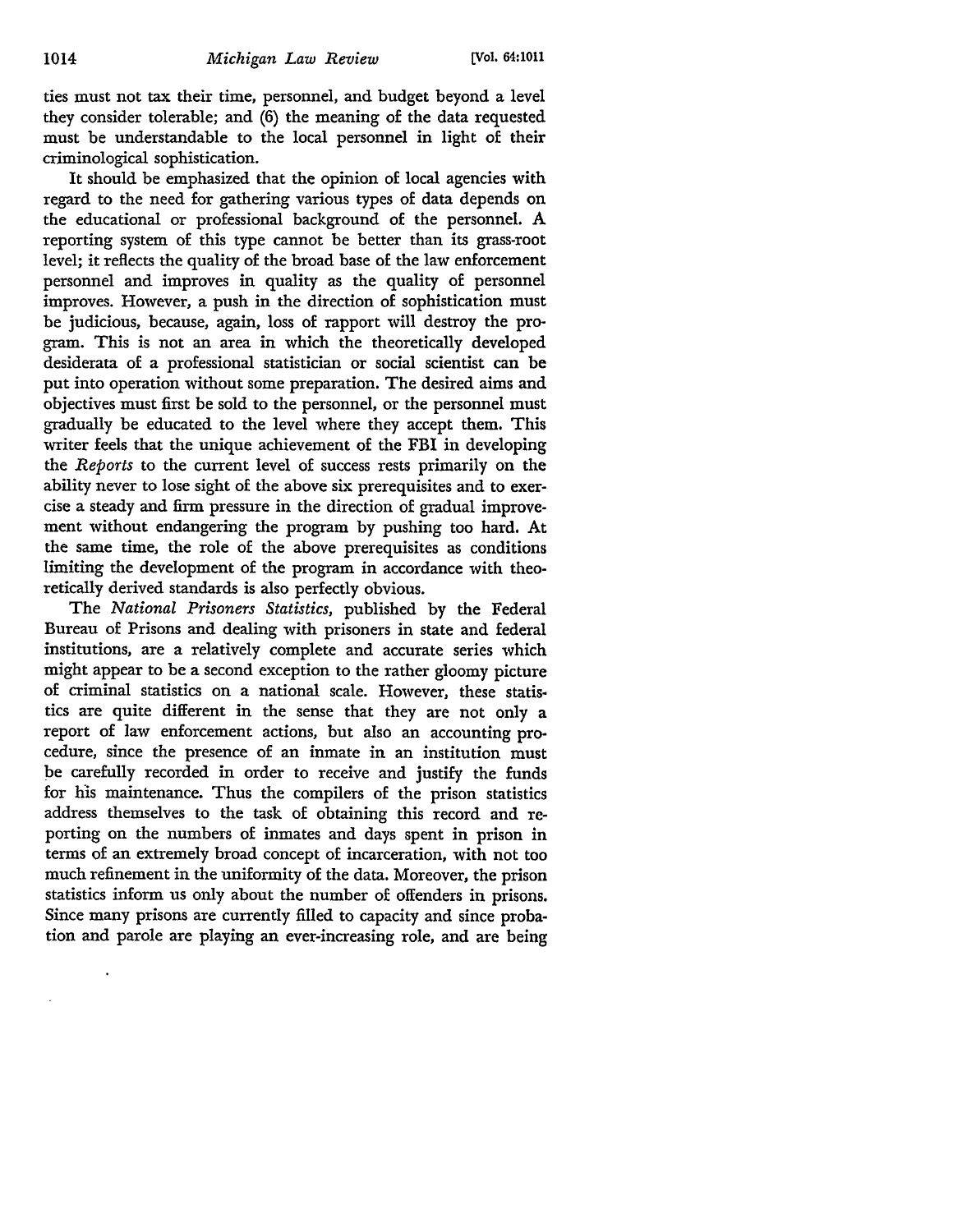used to a differing degree and on the basis of different sets of criteria in each state, prison statistics give only a very limited and, indeed, a decreasingly comprehensible picture of the state of crime in this country.

Under such circumstances, the *Reports* must be considered an exceptional development, and the personnel involved in their collection over a period of thirty-five years deserve a tremendous amount of credit. The Federal Bureau of Investigation, which in 1930 was given by Congress the responsibility for developing and operating the Uniform Crime Reporting system as planned by the Committee on Uniform Crime Records of the International Association of Chiefs of Police, and which is still operating it with the advice and cooperation of that Committee and Association, has managed to develop extremely high morale among the police of this country with regard to the need for their assistance in gathering comprehensive statistics on offenses known to the police and arrests. Thus there has been brought about a climate of attitudes on the part of most polite agencies of this country that assures not only continued cooperation and sufficient priority to the compilation of data so that the work load and personnel shortages do not seem to interfere with this annual task, but also willingness to accept criticism and to comply with the requested standards. As the result of these positive attitudes, the system has experienced steady growth and improvement. The Uniform Crime Reporting system has managed--on a completely voluntary basis -to imbue the police in the United States with the recognition of the fact that crimes known to the police and arrests must be uniformly reported. The availability of the FBI field staff for maintaining personal contact with the local police agencies with regard to the local reports has continually been an important factor. The magnitude of the FBI's accomplishment is also placed into proper perspective by the already mentioned failure of a simi- . lar attempt by the Bureau of the Census to secure the cooperation of the judiciary throughout the United States to develop judicial crime statistics.<sup>3</sup>

### II. MISINTERPRETATIONS OF THE REPORTS

In evaluating the *Reports* as a statistical series, it should be kept in mind that from the point of view of both the agency producing these statistics and the budget allotment to that agency, the *Reports* 

<sup>3.</sup> See Beattie, *Problems of Criminal Statistics in the United States,* 46 J. CRIM. L., C. & P.S. 184 (1955).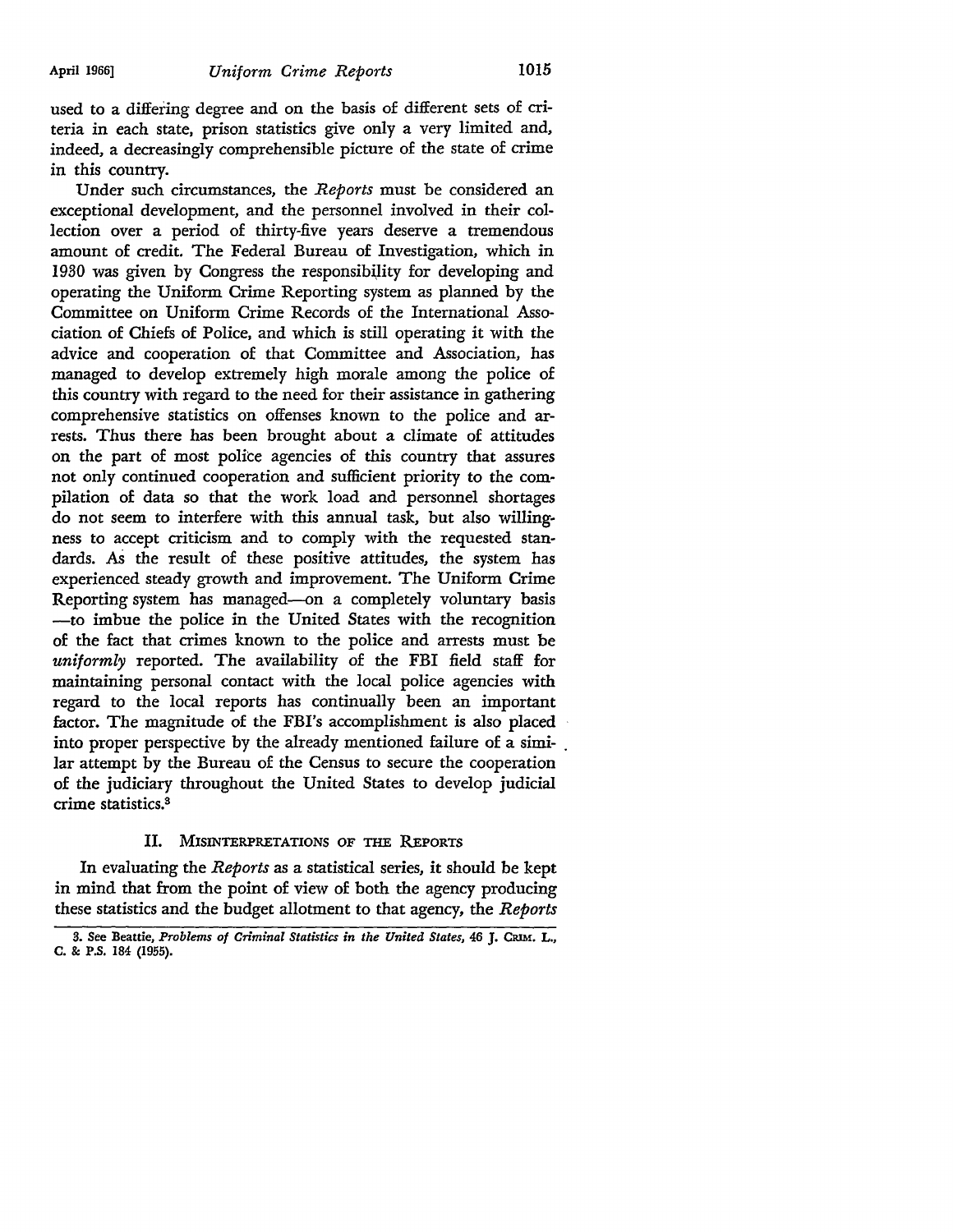are intended to be a compilation of police statistics on crime and certain other data of importance to the police. Indeed, the *Reports* are intended to be a statistical house organ of the police in the United States. This fact is so obvious to anyone familiar with this statistical series that it may appear superfluous to single it out for comment here. However, there is good reason for calling attention to it, since most critics disregard this aspect of the *Reports* and confuse the perspective by criticizing them for not being something which they were never intended to be.

One of the most frequent criticisms, a reproach that the *Reports* do not give a full picture of criminality in this country, is easily countered by the simple recognition of the fact that police statistics alone are never intended as a complete description of criminality. In fact, criminologists, rather than the police, are the ones who have extolled the significance of police statistics as an index of criminality. At the base of this claim lies the famous dictum of Professor Sellin that the value of crime statistics for index purposes decreases as the distance between the statistics and the criminal act increases in terms of steps in the criminal procedure; hence, the police statistics of criminality-as the earliest measure-are considered to be the best statistics for measuring the crime situation.4 This principle for the evaluation of crime statistics as an index of criminality has been reproduced in practically every textbook on criminology published in this country and in every article on criminal statistics since its original pronouncement some thirty-five years ago, and all students of criminology in the United States for the past third of a century have been indoctrinated with this idea. Thus it should not be surprising to find that even the police occasionally assume that the statistics on offenses known to the police are the natural measure of criminality.

The fact that the *Reports* are essentially a house organ of the police accounts for many characteristics of the series. A police department is interested in statistical information about the crimes it handles. It is interested in the relationship between the offenses reported to it and the arrest of alleged offenders, which generally ends the main police activity. A police department is also interested in the fate of its action, that is, in whether the arrest is substantiated or is negatively evaluated in terms of the subsequent disposal of the case by a court. Similarly, law enforcement agencies are interested

<sup>4-.</sup> See Sellin, *The Basis of a Crime Index,* 22 J. CRIM, L. 8: CRIMINOLOGY 335 (1931).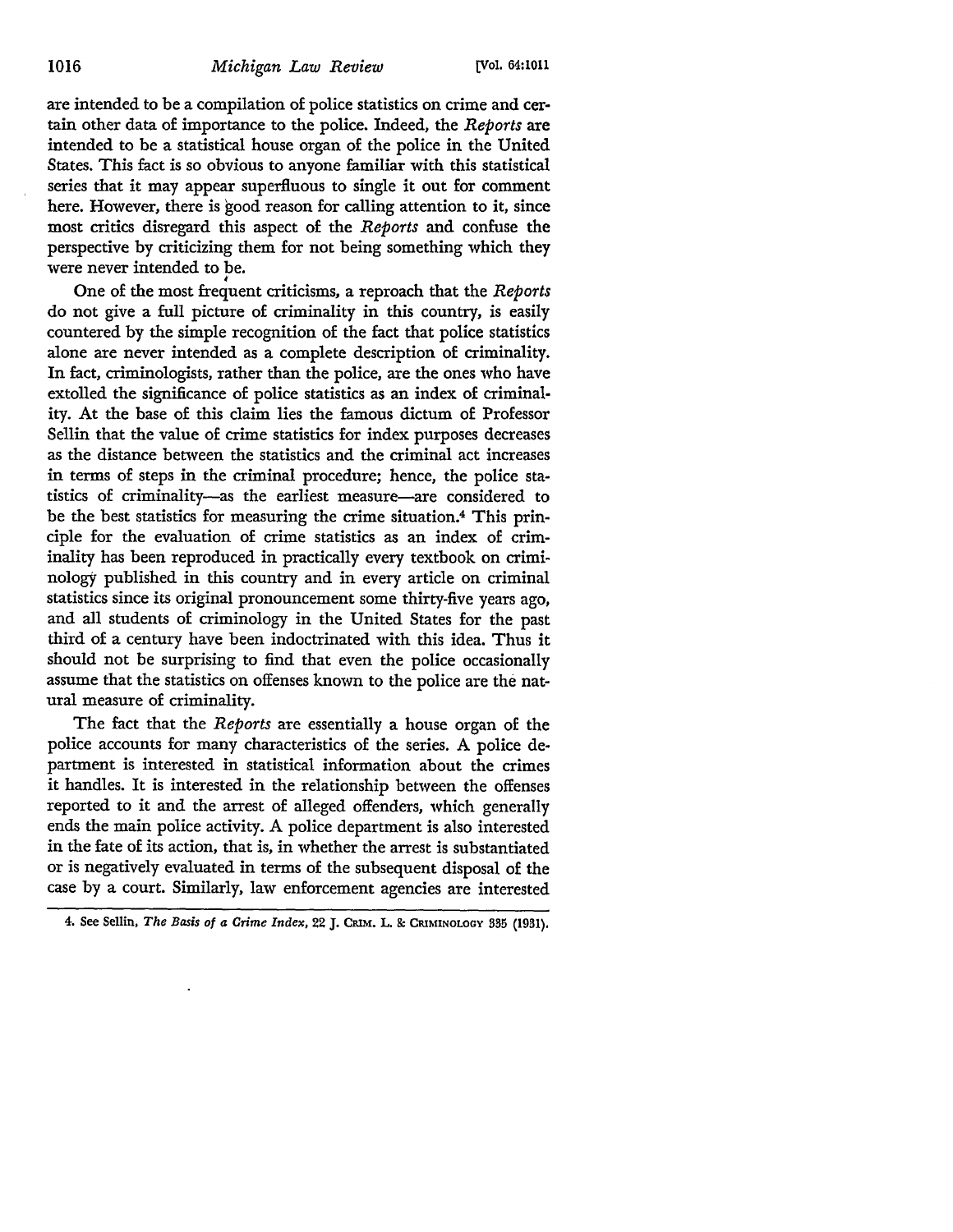in information indicating concentrations of criminal activity during certain months of the year and hours of the day, and they are attentive to comparative data evaluating the performance of other police departments.

The use of the *Reports* has not been confined to the cooperating police departments. In fact, the data contained in the *Reports* have been widely publicized by the mass media, and the FBI recognizes that these annual compilations have become a major source of information for the general public on the subject of criminality. The Consultant Committee on Uniform Crime Reporting has also emphasized this role of the *Reports.*5 Thus, the FBI takes great care to publish in each annual report a detailed explanation of the purpose of this statistical series, and in a very direct and popularly understandable fashion the Bureau cautions against the most frequent misinterpretations. There is ample evidence of the efforts to present the data in the least misleading form.<sup>6</sup> These precautionary steps should suffice to ensure against misinterpretation of the information presented; it is primarily the sensation-seeking interpretations of some of the mass media that are responsible for unwarranted emphases and conclusions. At the same time, it should also be kept in mind at this point that the basic objectives of this statistical series preclude the possibility of changing it in such a way that it would answer all of the questions about crime which the public erroneously imputes to it.

#### III. LIMITATIONS OF THE REPORTS

Let us now tum to the analysis of the function of the police statistics as a source of information about crime. Two major issues should be singled out for clarification: the extent to which information about criminal activity reaches the police, and the extent to which information that reaches the police is suitable for forming the public's knowledge about criminality. The first issue concerning information being reported to the police may be divided into two categories. One of these categories is the extent to which the victims of criminal acts notify the police; the other is the fact that not all types of criminal violations are supposed to be brought to the attention of the police, since there are other law-enforcement channels.

<sup>5.</sup> See FEDERAL BUREAU OF INVESTIGATION, U.S. DEP'T OF JUSTICE, UNIFORM CRIME REPORTS 12-13 (special issue, 1958).

<sup>6.</sup> For example, see the cautioning opening statement entitled "Crime Factors" with which every recent annual report begins.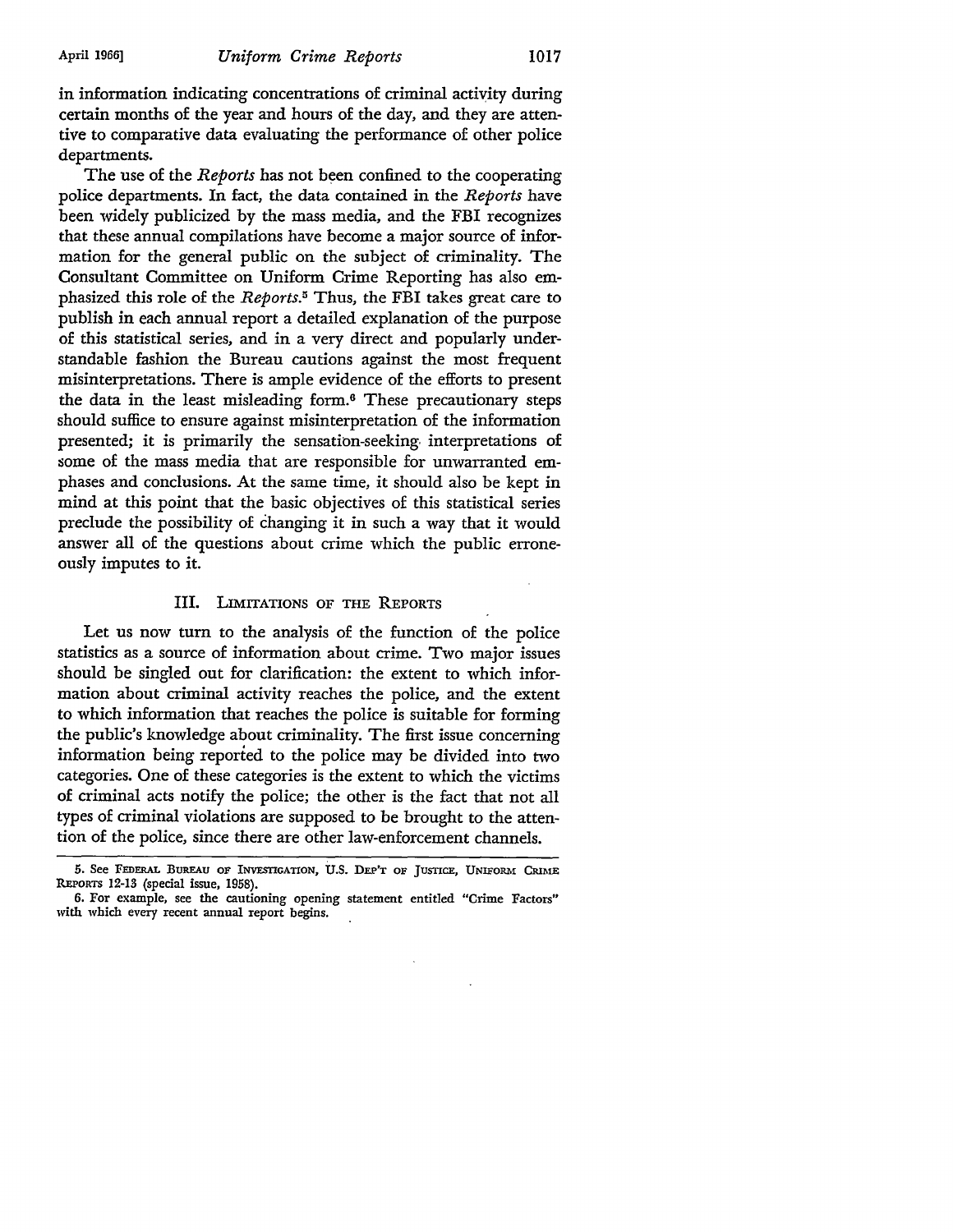## A. *Distortion Caused* by *Unreported Crimes*

For a variety of reasons not all criminal acts are reported to the police. Some criminal offenses are not reported because they involve such minor losses that the victims do not feel it worth their effort to bother reporting them; to a certain extent, of course, the lawenforcement systems themselves discourage complaints based upon such minor violations. The old Roman principle *de minima non curat praetor* generally applies. Another reason for failure to report such acts may be the low expectancy of securing any help, any kind of satisfaction, or any result in general. For instance, a gasoline station operator may stop reporting bad checks because he feels that on past occasions nothing has ever been done about them. Similarly, a citizen who has had a tire stolen from his car parked in front of his house may not report the theft because a couple of tires recently stolen in the neighborhood in a similar fashion were reported, "and nothing came of it." Still another reason for remaining silent in certain situations is the victim's own involvement in the offense or his reluctance to publicize the fact that he was victimized, as in the case of confidence games and certain sex offenses. Finally, the reason may be the existence of a possibility of being compensated for the loss in a manner other than through the public law enforcement authorities. Thus, instead of reporting cases of shoplifting and theft by customers, a retail store manager or hotel operator may rely on a markup in his prices specifically calculated to cover such losses, or he may depend on insurance to recover damages rather than report the offense to the police. In all of these cases the extent of non-reporting can be estimated only through intensive research of sample situations. It is difficult to evaluate this factor properly, but it can distort the meaning of the reported figures as reflected in the statistics.

## B. *Other Law Enforcement Facilities*

The second category of reasons why certain offenses do not appear in police statistics is that these offenses are such that they are not channeled through the police. Offenses reported to the federal and state regulatory commissions, offenses reported directly to the prosecuting attorney's office, such as embezzlement, federal violations reported to United States Commissioners, Marshals, and Prosecutors, and crimes by military personnel that are handled by the law enforcement system of the Department of Defense are not reflected in the police statistics. The so-called "white-collar crime" is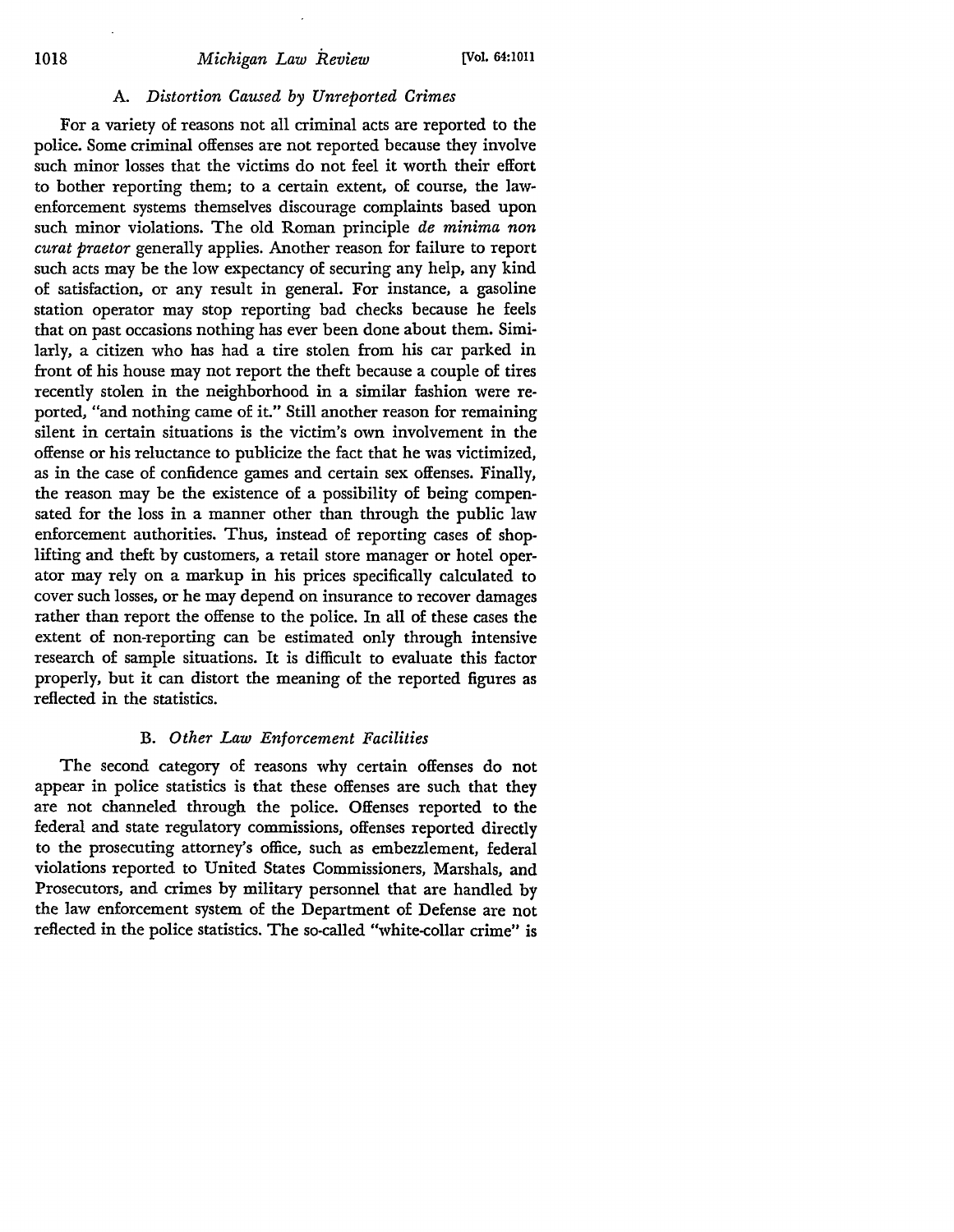often claimed to be flagrantly under-reported to any appropriate agency. To the extent the total picture of crime depends on consideration of the criminal activities of the kinds just mentioned, our. present police statistics are decidedly not the sole measure of criminality.

Some of the above kinds of offenses could easily be added to the present compilation if the reports were available, but with regard to others it would be erroneous to assume that the police statistics are the proper series for these types of criminality. As things now stand, no measure, on a national scale, of these types of crime is available, and the police agencies are not necessarily the ones to be held responsible or to be considered the most suitable for developing statistical compilations with reference to these types of violations. This analysis suggests the need for a specialized collecting and processing agency, either in the Department of Justice or, perhaps, the Bureau of the Census, which would deal with the total crime picture on a national scale. However, the existence of serious offenses not reported in the police statistics should not be accorded exaggerated meaning in the sense of detracting from the significance of the criminal activity that *is* reflected in the *Reports,* since the latter do encompass the bulk of the conventional, serious criminal behavior to which society chooses to react through its public law enforcement agencies.

## C. *The Reports as a Measure of Actual Criminality*

With respect to the extent to which police statistics, and therefore also the *Reports,* with all the qualifications mentioned above, may serve as a meaningful index of criminality, the generally accepted position of American criminologists, as expressed in Sellin's formula, is quite clear.7 However, it would seem that the nature of the law enforcement process should lead one to the acceptance of judicial statistics as the most appropriate measure of criminality, because until a court has rendered its decision on whether a crime has been committed and who the criminal is, strictly speaking there is no basis for a final listing of crimes or offenders. Apparently because of some idiosyncrasy of the law enforcement process in this country, the criminologists do not agree with this logical position. They seem to feel that too many offenses which are actually committed disappear without being reflected in a final court disposition establishing them as crimes.

<sup>7.</sup> See text accompanying note 4 *supra.*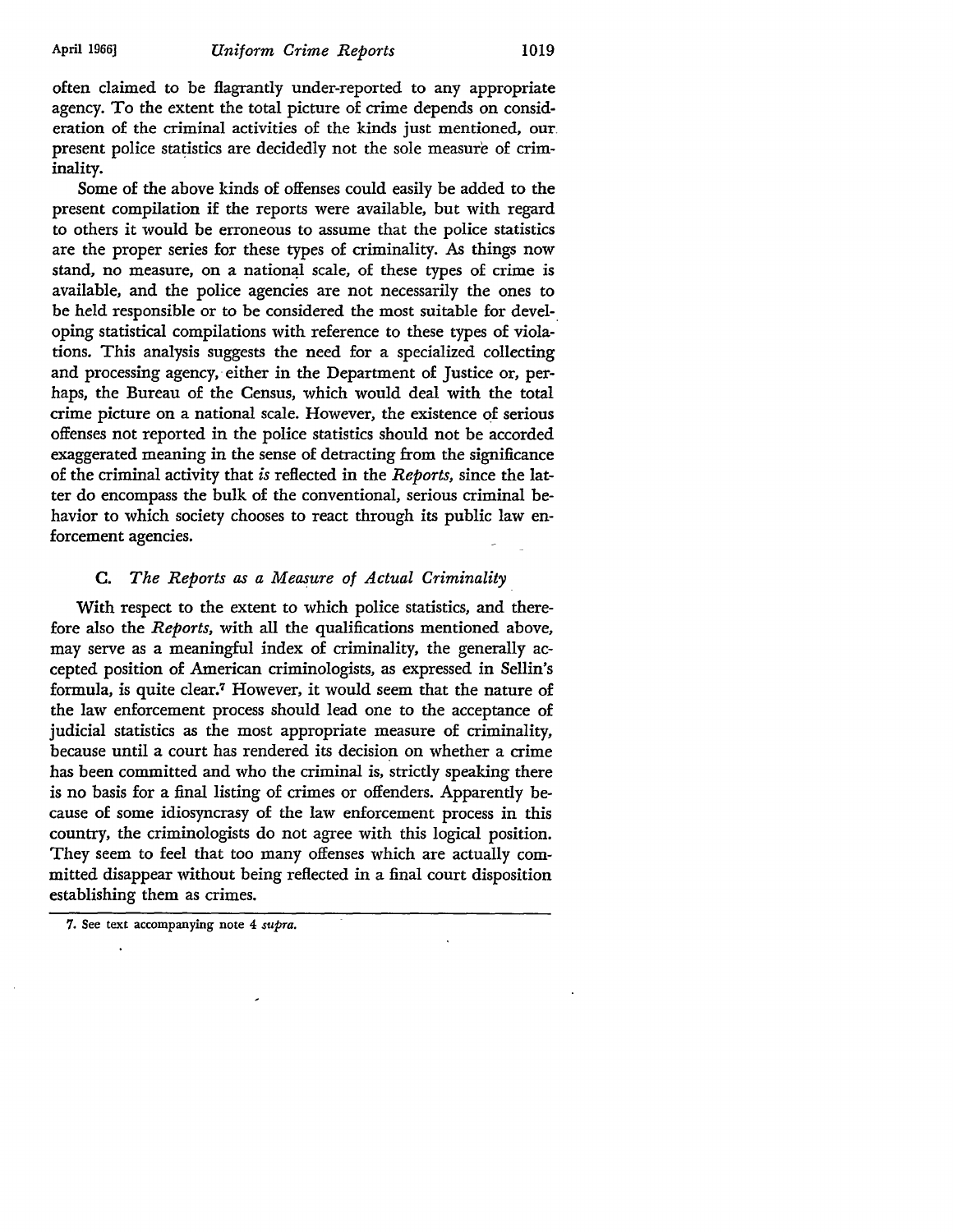It appears that criminologists are willing to take the assertions of complaining victims as being closer to reality than the dispositions of the courts. The numerous ways in which offenses "disappear" in the course of the criminal procedure are usually given as the reason for their position. Subsidence of a victim's willingness to prosecute and testify, the well-known practice of accepting a plea of guilty to a lesser offense, prosecution on only one or a few counts as long as conviction of the criminal can be obtained, and withdrawal of a large number of additional counts may serve as a few examples of the kind of practices alluded to in this connection. The space here available is much too limited to go into a more detailed discussion of the meaning of the police statistics. In summary it is fair to state that the prevailing view in this country is that good police statistics are a very significant measure of the total crime picture, with the limitations spelled out above.

#### IV. **STATISTICAL METHODOLOGY**

### A. *Comprehensive Coverage of Offenses*

The question is often asked why the compilers of the *Reports*  should not resort to a sampling procedure instead of striving for the universe of offenses known to the police and of arrests in the United States. The Consultant Committee on Uniform Crime Reporting addressed itself to this issue in considerable detail in 1958 and decided in favor of a recommendation to continue the present practice of collecting all of the information rather than resorting to a sampling technique. The primary argument in favor of the present procedure is probably the interest of the cooperating police departments in having their data appear alongside the similar data of other jurisdictions, so that comparisons can be made. Such comparisons with other communities and departments can presumably be more detailed and therefore more meaningful than comparisons with national statistics arrived at as the result of samples.

The second reason for maintaining the current method of gathering data is that the *Reports* have by now achieved practically complete coverage. Typically, one of the main arguments in favor of sampling procedures is the impossibility of achieving the universe of data. However, this problem has been largely overcome by the compilers of the *Reports* through continued expansion of the area covered and continued improvement in the uniformity of the reporting procedures.

Finally, as a third justification for the present methodology, it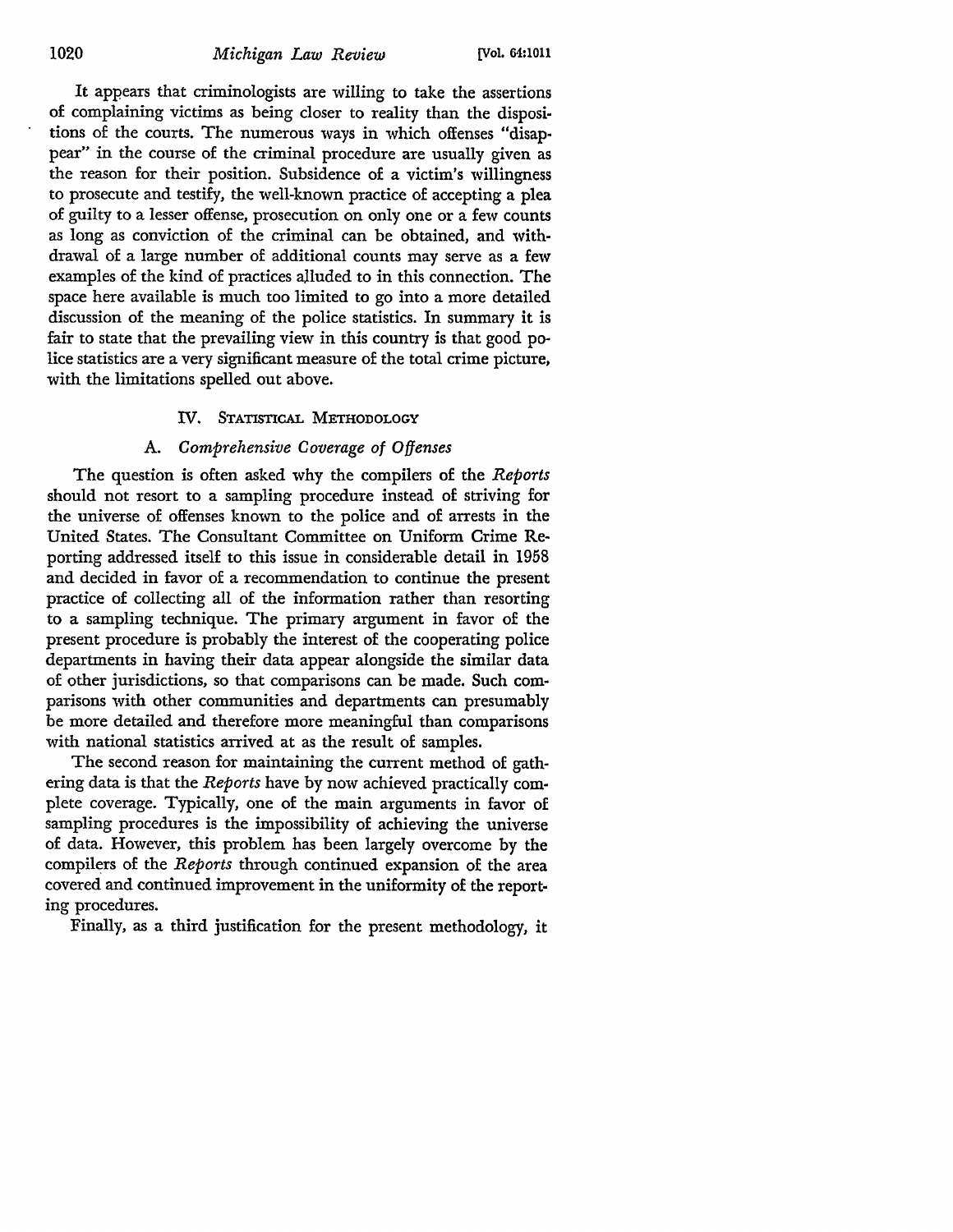should be noted that the principal device for developing uniformity of categories and procedures and for improving the quality of reporting has been to involve all police departments of the nation in the reporting system. Refusal by the FBI to accept and publish reports which fail to satisfy the minimum standards of quality has served as a major influence in improving the work of the police departments over a third of a century. If in 1930, instead of starting its long drive for a complete reporting system, the program had limited itself to a sampling technique, most of the educational influence would have been lost. Moreover, a stratified sample which adequately represented the extreme variety of definitions, categories of offenses, and practices would be extremely cumbersome to construe, and if such a sample were held within the limits of practicability it would not be meaningful.

#### B. *Compression of Multiple Offenses*

Another issue that has often been raised with regard to the *Reports* is the reporting of multiple offenses. It has been asserted for instance by Marvin E. Wolfgang<sup>8</sup> that the current practice of reporting only the most serious offense of a group of offenses committed in the course of a single criminal exploit is inadequate. This writer is not particularly inclined either to defend or to criticize the current practice of the *Reports.* It should be kept in mind that the problem of reporting multiple offenses has not been solved in the general theory of criminal statistics; there is simply no generally accepted point of view or practice.

There may be some merit to Professor Wolfgang's questioning the selection of just one-the most serious-offense from the complex of offenses actually committed,<sup>9</sup> such as recording a particular act as murder and completely omitting the accompanying robbery and auto theft. On the other hand, the alternative of listing all the offenses also presents considerable difficulties. The following hypothetical case should illustrate the problems. On suspicion that a certain car has been stolen, the police give chase to the driver and catch him. However, in the process of the apprehension, the driver goes through fifteen red lights, exceeds the speed limit in five different speed zones, makes five unauthorized left turns, and fails to signal turns at ten intersections. Although such itemized accounts are occasionally presented by the police in court, it is highly ques-

s. See generally Wolfgang, *Uniform Crime Reports: A Critical Appraisal,* 111 U. PA. L. REV. 708, 721 (1963).

<sup>9.</sup> *Id.* at 723.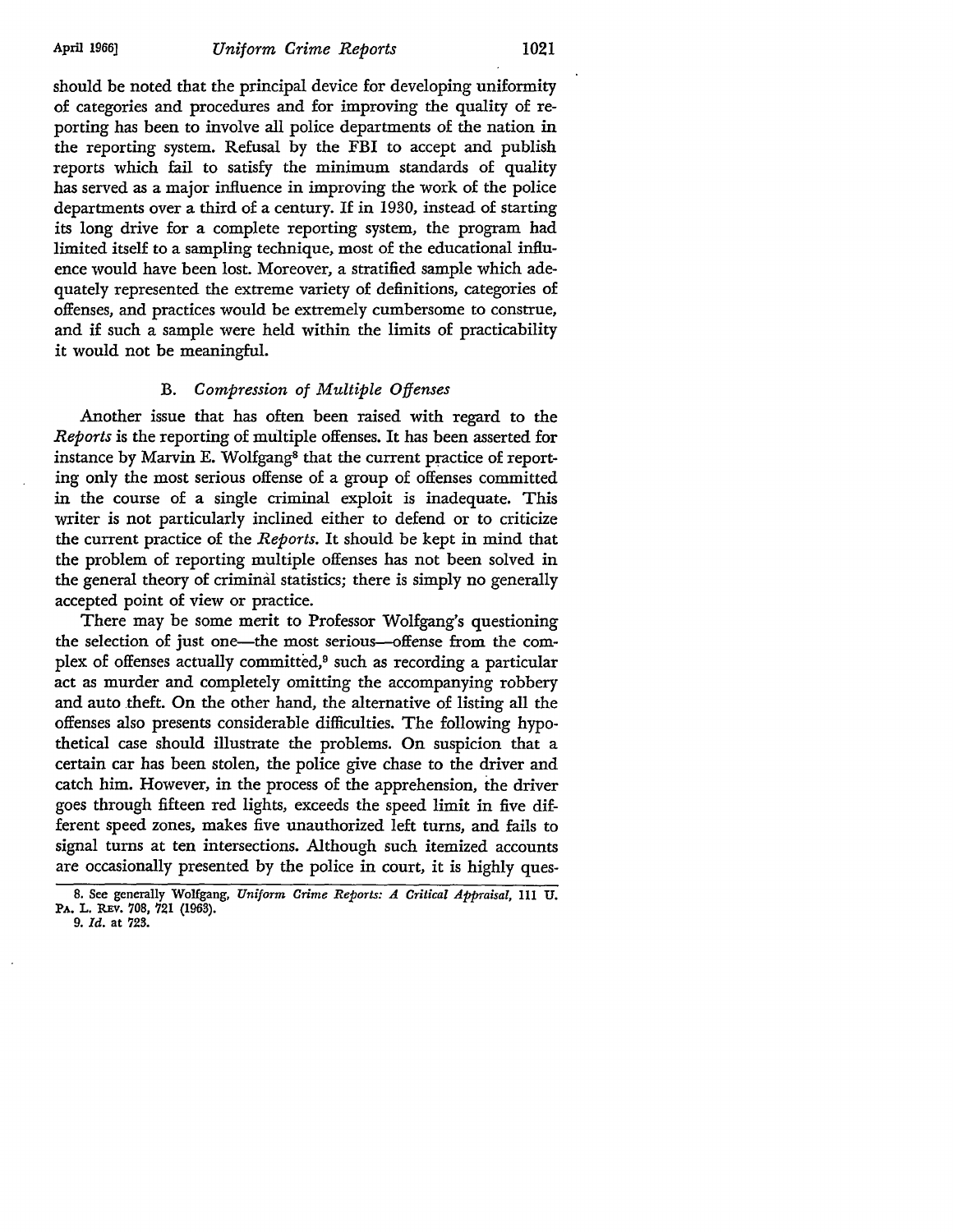1022 *Michigan Law Review* [Vol. 64:1011

tionable whether thirty-five moving traffic violations should be reported. It would appear that neither the extreme of reporting only one offense nor the extreme of reporting every offense committed in the course of a single criminal undertaking is altogether desirable. It may well be that further exploration of the problem may bring about a more equitable practical solution than is currently available.

#### **C.** *The Crime Index*

Another topic of current interest is the development and publication in the *Reports* of a Crime Index. The Index was instituted in 1958 as a result of recommendations offered by the Consultant Committee on Uniform Crime Reporting. The following questions are representative of the issues that are being raised: Should there be such a thing as a crime index? Is the current Index suitable for the intended purpose? Are the offenses used in it the proper ones? Should the various offenses constituting the Index be weighted?

The issue of indexes of crime is another area of criminal statistics in which agreement has not yet crystallized; in view of the different schools of thought, adherence to one practice or another does not have to be construed as a professional sin. The purpose of an index of crime, as in the case of any index, is to select a few categories of events, rather than utilizing the entire universe, in order to provide information that is being sought with regard to temporal changes in a given type of events. Many criminologists have thought that the use of the fluctuations in a limited number of offenses may more adequately characterize the fluctuations in the total area of crime than would be possible by the presentation of the total volume of criminality itself.

It is obvious, of course, that the crucial criterion in selecting the offenses for a crime index is the purpose of the index. In the case of the *Reports,* this purpose is to give the police a concise picture of criminal activities and, in the same context, some data for evaluating police activities in the area of these offenses. In consideration of these objectives, the Consultant Committee on Uniform Crime , Reporting stated that the index of crime should be organized in terms of six criteria:

(1) That the statistics on crimes known to the police mirror the true occurrence of crimes better than any other kind of criminal statistics, at least in the United States; (2) that not all crimes become known to the police with equal consistency and therefore, for the purposes of an index, those offenses should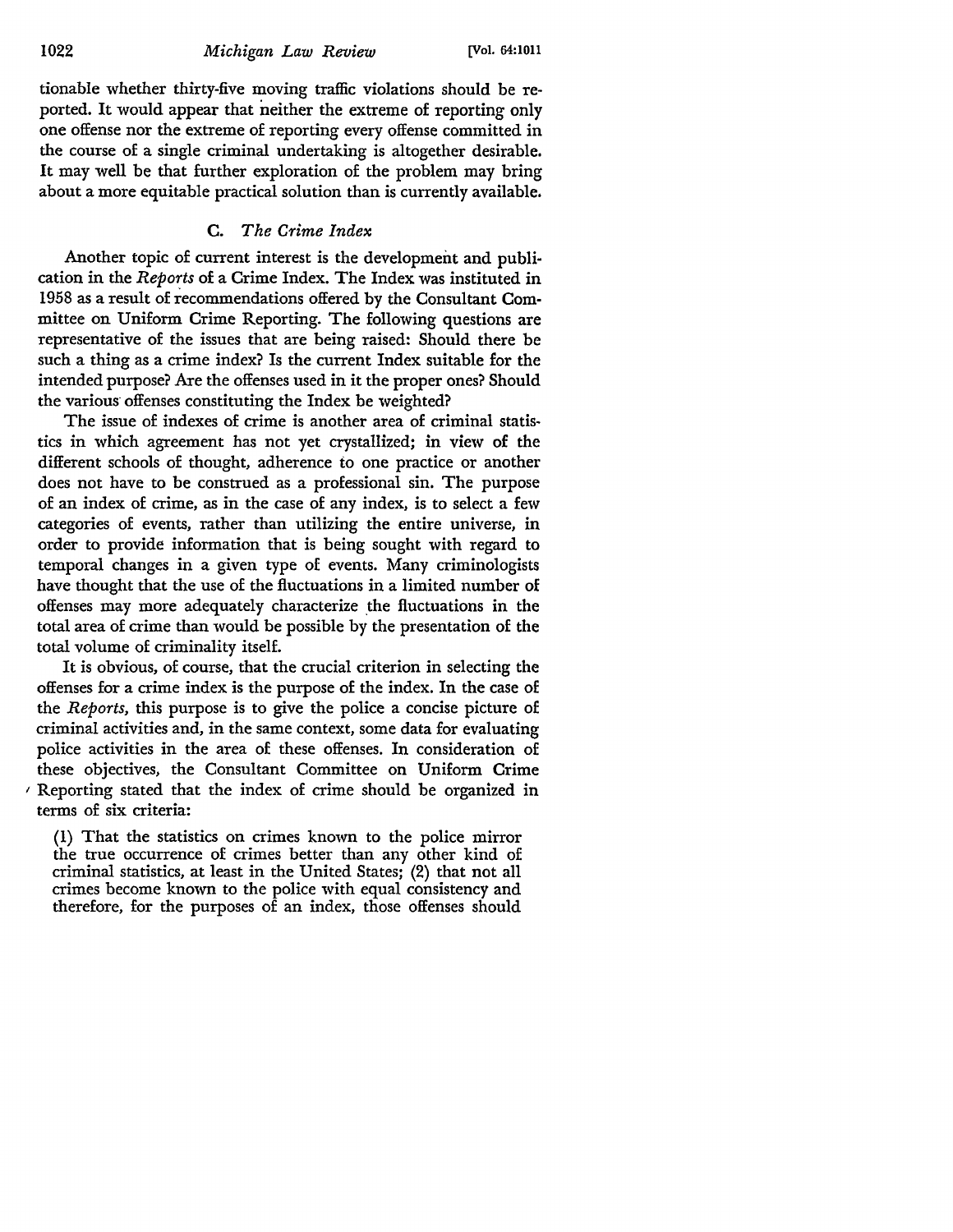be selected which are relatively most frequently and most consistently reported to the police; (3) that serious offenses have to be selected, because on the one hand we are interested mostly in the more serious crimes, and on the other hand, the more serious offenses have the general tendency of being reported to the authorities more frequently and more consistently than the less serious ones; (4) that an important qualification for inclusion of an offense is the uniformity of its definition for the entire territory for which the index is constructed; (5) that the offenses to be included should be sufficiently frequent to be statistically significant; and (6) that a certain optimum number of offenses answering the above 5 qualifications be used; an index based on 8 offenses is more meaningful than one based on 2. At the same time, of course, an index is supposed to be a manageable instrument and a shortcut, compared to the country's total picture of criminality.10

An investigation of the various categories of crimes committed in the United States will show that if the above six criteria are valid, the seven offenses used by the FBI in the Index are well chosen. This writer cannot quite see the point of the critics who consider the Index to be some kind of major fault, since it serves the purposes it was designed to serve. However, it should, of course, always be used with full awareness of the types of crimes that it encompasses, and it certainly does not preclude giving attention to the trends in some other criminal activity that has not been selected as a part of the Index. The Index should be, and this author believes it is, something extra that the FBI provides in addition to the routine tabulation of various offenses by category.

With respect to the question of whether to weight the offenses within the Index, it should be observed that an ingeniously composed weighted index may be quite useful for some specific purposes. There is nothing, however, to prevent anyone who is skeptical of the unweighted totals of the Index from using separately the offenses contained therein or from actually weighting them. The fact remains, however, that the more elaborate an index becomes, the more narrow must be its purpose and applicability. Moreover, if the FBI were to adopt such a specialized index, it would be satisfying some interests while not serving others. The present situation can probably be best characterized by stating that the *Reports* incorporate an index of criminality of a rather simple and general nature. There have been innumerable attempts at constructing a

IO. UNIFORM CRIME REPORTS, *op. cit. supra* note 5, at 16.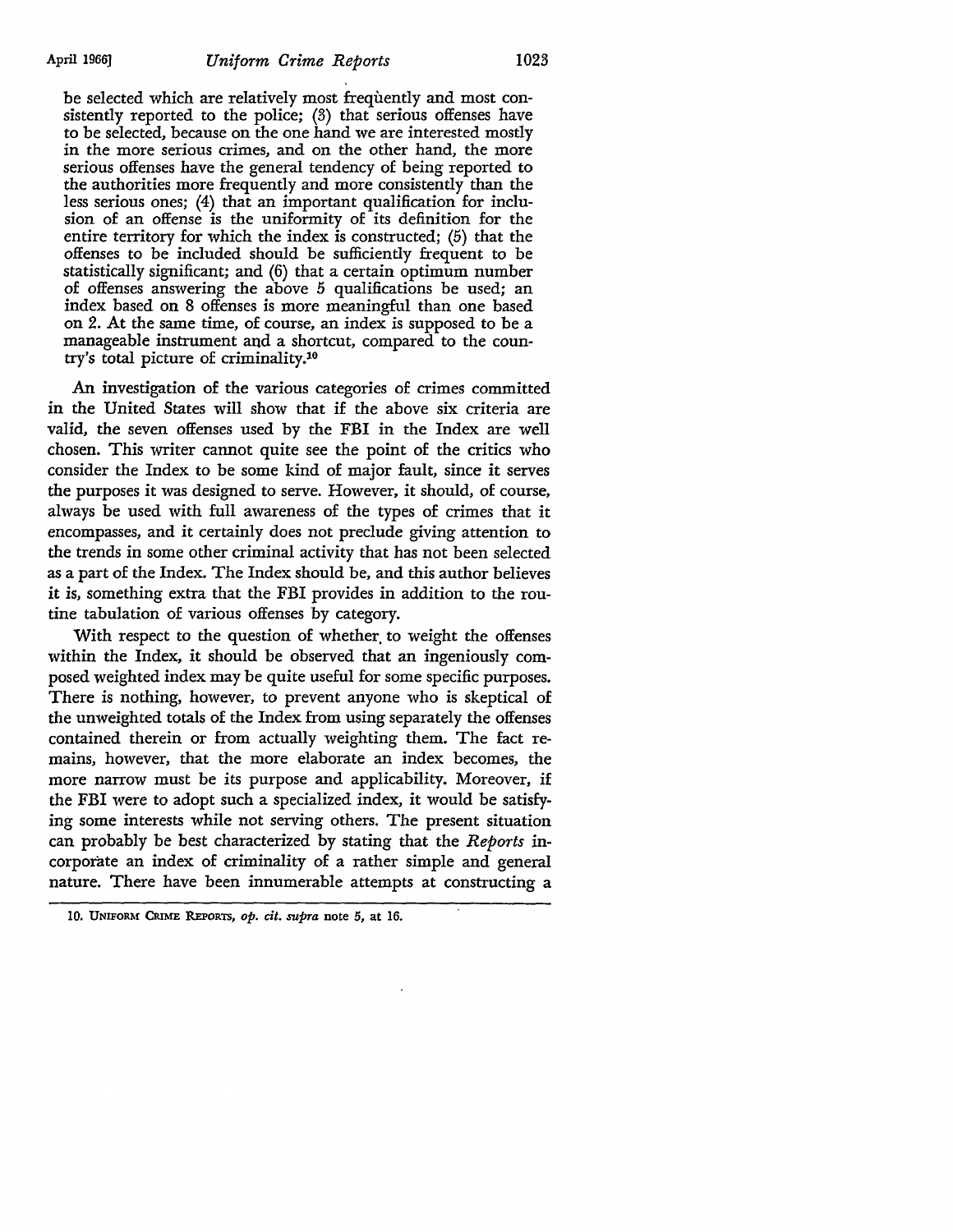weighted crime index, such as the recent undertaking by Professors Sellin and Wolfgang in the field of delinquency.11 Perhaps further explorations will yield more practical results in the future.

#### D. *Treatment of Automobile Thefts*

Among other issues brought up in connection with the methods employed by the FBI in the *Reports,* one might mention a question raised with reference to the category of automobile theft, which is an important offense in the United States and which is included in the Crime Index. It has been suggested for some time that the offenses listed in that category actually fall into two distinct types: thefts which have as their purpose the permanent appropriation of the car, or its sale or stripping for profit, and thefts committed exclusively for the purpose of what is called joyriding, usually by juvenile or youthful offenders.

Disregarding any reference to the severity of these offenses in terms of the moral reprehensibility of the act or the importance of the loss to the owner, it should be noted that functionally these two offenses constitute quite different acts. It would be reasonable to assume that persons engaged in them are also rather different kinds of individuals and that not only the preventive and correctional measures but also the police action would be different in the two cases. Thus the type of protective measures taken by the police might differ considerably, depending on whether the police anticipate a regular automobile theft or a case of joyriding. The differentiation might also be helpful in planning the police efforts for recovery of the vehicle. Once more, without necessarily implying that one of these acts is less serious than the other, it would seem generally advantageous and justified to differentiate the two offenses and list them separately. This writer has strongly advocated such a differentiation, but the Committee on Uniform Crime Records of the IACP has consistently rejected this recommendation, primarily, it appears, on the ground that separating the offense of joyriding from auto theft would diminish the deterrent effect on potential violators. Even if the absence of this differentiation is not so crucial as to detract seriously from the value of the *Reports,* it can serve as a good example of the types of discussions being carried on, existing motivations, and potential improvements that could be made in the system.

<sup>11.</sup> See SELLIN & WOLFGANG, THE MEASUREMENT OF DELINQUENCY 292 (1964).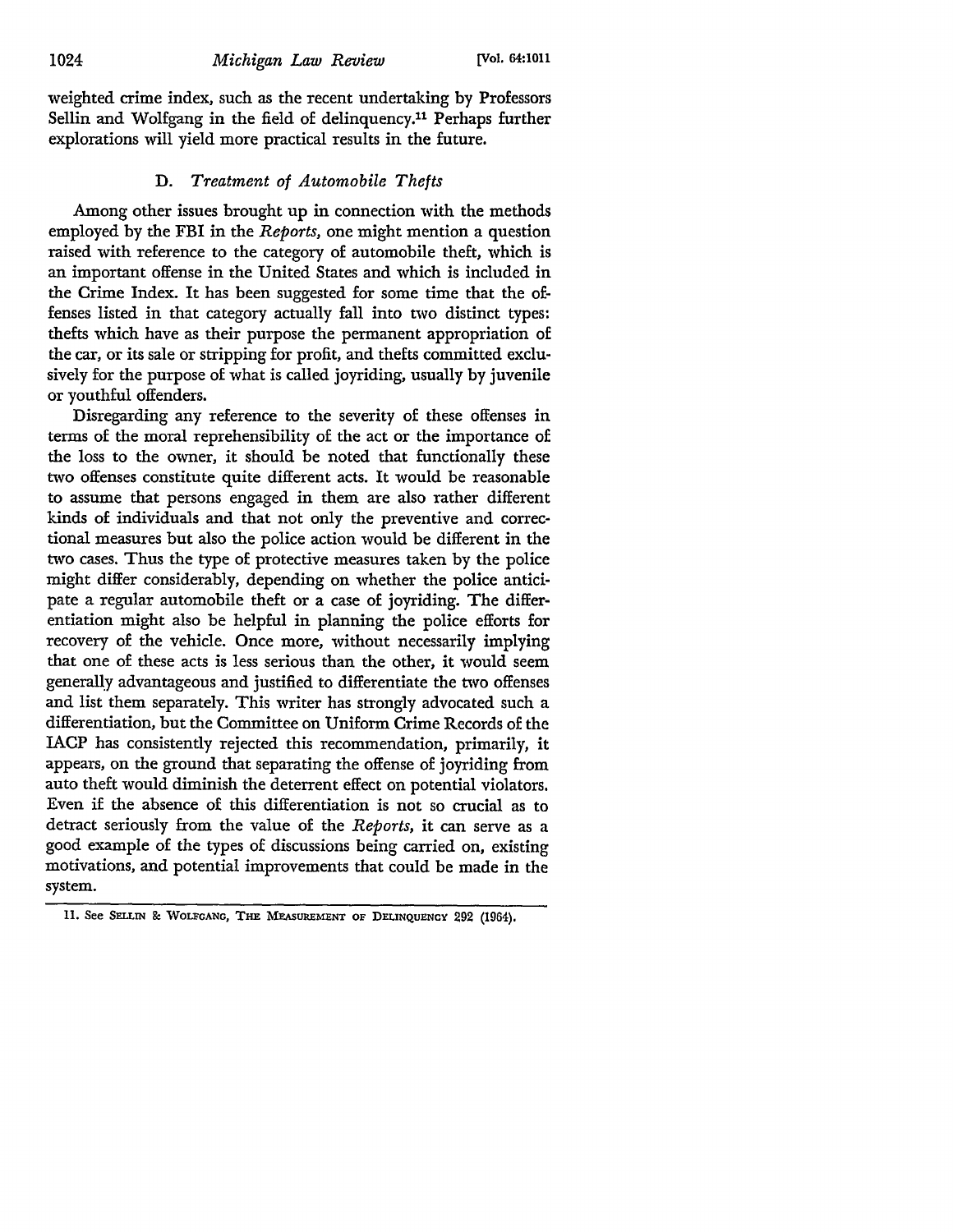#### V. PROBLEMS OF INTERPRETATION

There is another type of criticism that is often directed at the *Reports-the* reproach that they point out increases in criminality without at the same time explaining the reasons for the increases. This criticism is usually patterned after a certain model, which consists of a reference to the reported increase, followed by an implied or overtly stated assertion that the FBI is interested in establishing the fact that crime in the United States is on the increase. This is followed by an explanation to the effect that the increase is actually not an outright increase in criminal activity, but rather a manifestation of recent economic and social phenomena. For example, the *Reports* indicate an increase in the categories of offenses frequently committed by adults in the younger age brackets. The point is made by the critics that in the current population pyramid, this particular age group is increasing in size, and therefore the reported increase in criminal activity simply reflects this growth. Another example is the reference to the inflationary trend in this country, which, given the relatively static dollar line between petty and felonious larceny, must have the effect of an apparent increase in the number of felonies. Similarly, it is frequently suggested that the higher rates of criminality are due to the ever-improving reporting techniques rather than to an actually increasing volume of crime.

In light of the foregoing criticisms, the following two observations appear to be relevant. First, the increase in criminal activity is a fact; from the point of view of the volume of work thereby created for the police, the explanation for the increase is irrelevant. The police function must be performed regardless of the cause underlying recent trends, and thus the information is of importance to the police. Second, it cannot be denied that this information in general represents a valid criminal statistic, and there is no reason why it should not be reported.

The real issue involves the question of interpreting the statistics, and thus we arrive at a major problem. Is it the proper function of the agency gathering the police statistics also to supply an interpretation of the increases or decreases in criminal activity? It is quite apparent that while some interpretations might be so obvious that they would not give rise to any dispute, most interpretations would necessarily be linked with some specific theory of criminality embraced by the particular interpreter. If we assume that it is the responsibility of a statistical bureau to provide such interpretations,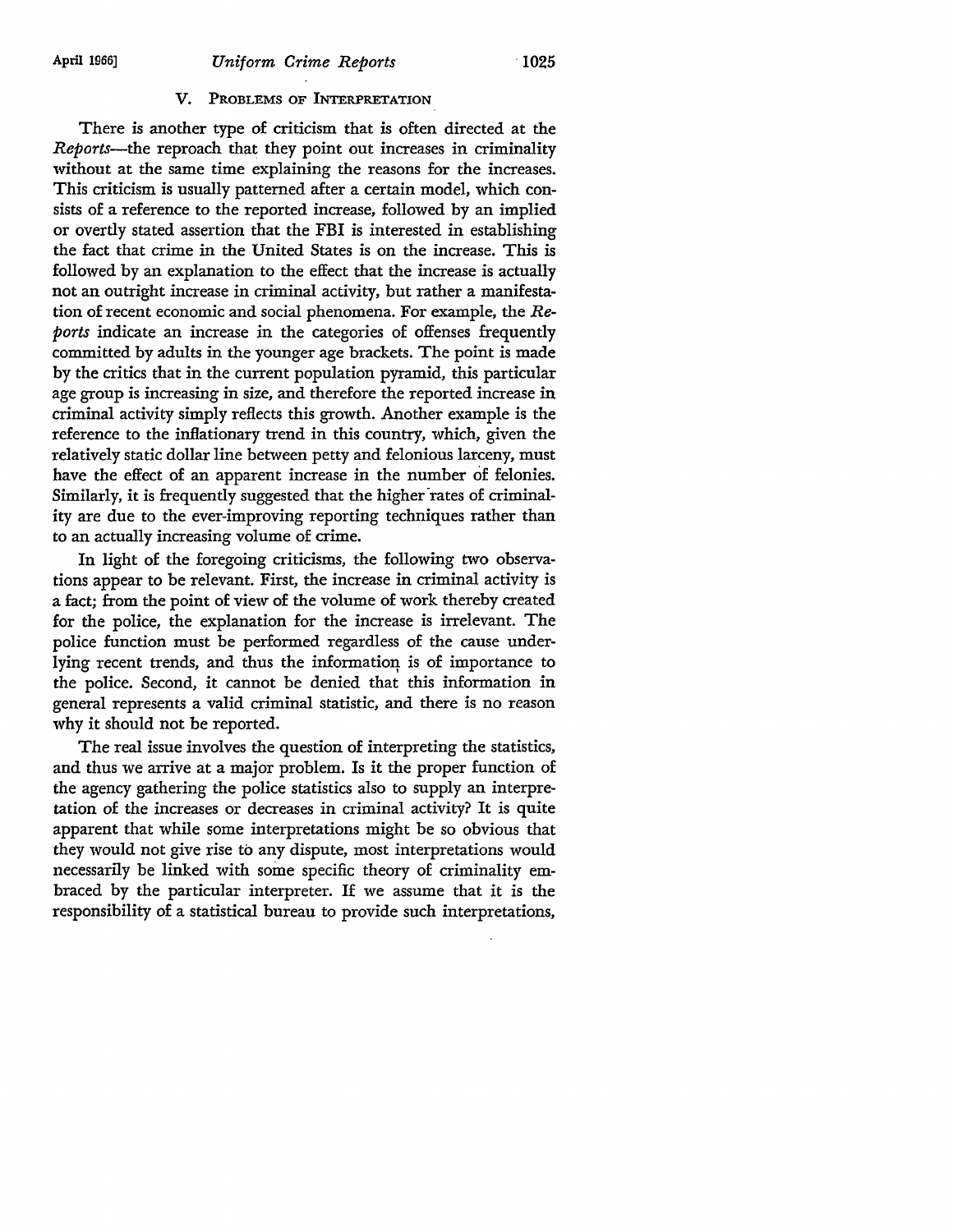then it is obvious that such a bureau would have to engage in etiological analysis; to maintain its impartiality, the bureau would have to provide interpretation in terms of several theories.

This analysis makes it clear that the interpretations, for the absence of which the *Reports* are being criticized, should be provided not by the Uniform Crime Reporting program-which is intended to be a program of police statistics--but rather by some national crime research institute or academy of criminology. Thus, given the present rationale of the *Reports,* most of the criticisms of this type must be considered misdirected. Rather than being urged to satisfy the above-indicated criticisms, the compilers of the *Reports*  should be cautioned against getting involved in interpretations, which should be undertaken only on the basis of an explicit assignment of this special function, supported by proper budgetary appropriations, availability of specialized professional staff, and a clear understanding that the agency is commissioned to engage in interpretational hypothesizing rather than in straight collection of data. If under present circumstances the critics should contend that the compilers do engage in interpretation and, having undertaken this function to some extent, owe the public a full criminological analysis, this allegation can be answered by asking in turn whether the *Reports* actually do more than the following two things: (I) let the figures speak for themselves, thereby indicating that the absolute volume and rate of criminal activity are increasing, regardless of the reasons, and (2) point out these increases to the police departments, which are the agencies that must contend with them, regardless of the interpretation of the underlying causes. It should be emphasized that the police are neither intended nor equipped to be a criminological research agency or a correctional system. They must deal with the offenses regardless of the reason for the appearance of those offenses.

Thus the validity of the criticism alluded to depends on whether the *Reports,* in their interpretation of trends, go beyond the above two ways of calling attention to the upward trends. If they do-and they should not—then they invite criticism for not giving even more interpretation as well as alternate interpretations. If they do not, the criticism is misdirected. This writer would go one step further by pointing out that even if the *Reports* are indulging in excessive emphasis on the magnitude of the task to be performed by the profession of the police-and what profession does not indulge in a somewhat exaggerated portrayal of its functions and the task con-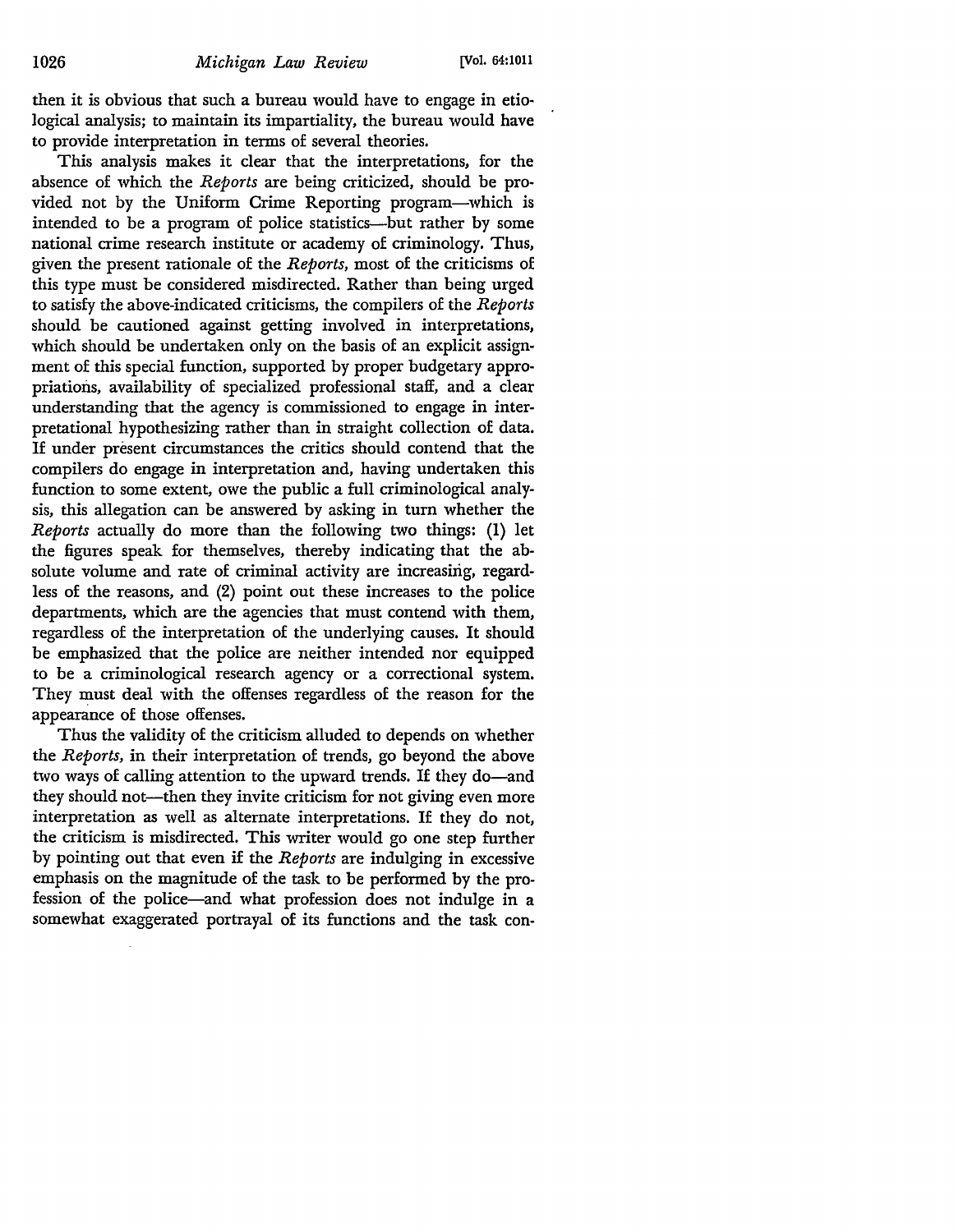fronting it—the critics should have enough perspective to see that it is not within the capacity of the police statistical system to provide interpretations of this order. Rather, the critics should, as already indicated, clamor for a criminological research institute or a national institute of criminology to provide this type of service.

## VI. CRIMINAL CAREER RECORDS

Beginning with the 1963 *Reports,* the FBI undertook a new venture in reporting crime statistics, which departs, at least to a certain extent, from strict police-data reporting and enters into the area of general crime statistics. This recent development is the "Careers in Crime" series. In order to understand the full significance of this development, the following considerations should be kept in mind. The information we currently designate as crime statistics in this country might be characterized as agency statistics. For example, the crimes known to the police, arrest data, statistics of the juvenile courts, probation statistics, judicial statistics, parole statistics, and prison statistics actually represent reports of the activities of various agencies in terms of the clients or cases which they process. It is the volume of the activities of agencies in the area of law enforcement or corrections that is being used as a basis for the measurement of the volume of criminal activity. The effectiveness of law enforcement and correctional measures can be studied only in terms of the interrelationships and fluctuations in the volumes of business of these agencies. However, the interplay of the ingressions of these various agencies into the life of one single offender cannot be studied through the agency statistics directly. Thus for the past decade or more, criminologists have been clamoring for criminal and delinquent career records, which would disclose the sequence of legally and correctionally relevant facts in the life of an individual criminal.

The development of such criminal career statistics or criminal career records is extremely difficult in the United States, primarily because of the lack of centralization of the law enforcement and correctional systems. Securing information on the arrests, convictions, placements on probation, violations of probation, imprisonment in both local and state institutions, releases on parole, revocations of parole, and escapes of an offender who operates in a major metropolitan area located at the juncture of several states, each of which has completely independent law enforcement and correctional systems, is a problem that has not been solved. Given the ever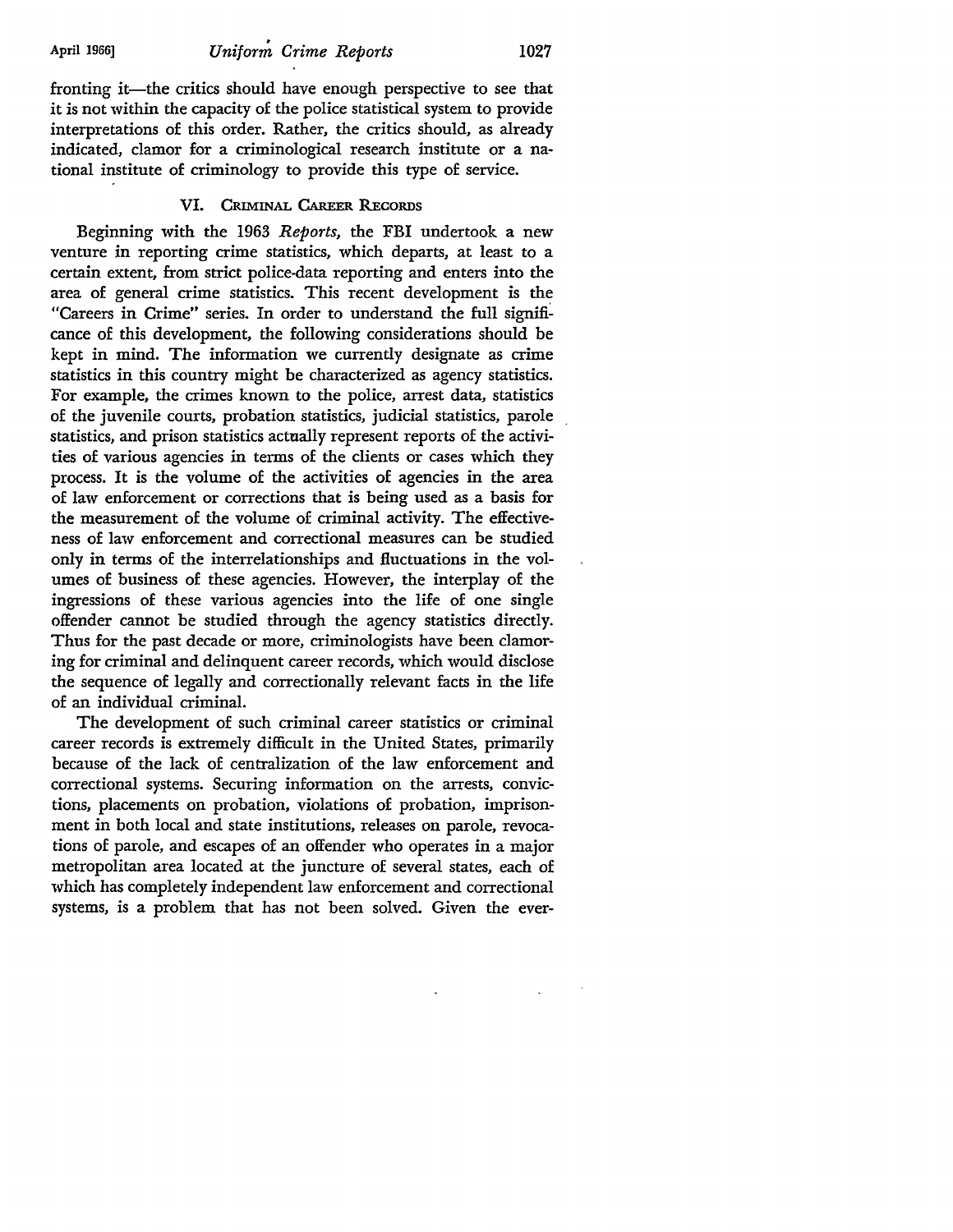increasing mobility of the United States population, which is a characteristic of the criminal population as well, the criminal career record of an offender is likely to be a composite of involvements with the public agencies of a dozen states as widely separated from one another as the two coasts. Only a central national file of all known criminals of importance, to which all law enforcement and correctional agencies across the nation would send the pertinent facts, would produce the kind of criminal career records that would greatly enhance our opportunities for research, for understanding the interplay of factors in lives laden with criminal activities, including the effect of punitive and correctional measures, and for evaluating various programs in this area. Until such a national criminal career record system is developed, only relatively small sample studies of criminal careers are possible, and all criminologists are aware of how extremely cumbersome, time-consuming, and costly the true follow-up studies are and how few of these studies we actually have.

The best approximation to the criminal career records that this country has can be found in the police records--in the identification files of offenders who from the point of view of law enforcement warrant such attention. The information concerning these offenders is secured by the police departments through *ad hoc* investigations, which frequently extend beyond the boundaries of the jurisdiction of their own law enforcement system. Nevertheless, although some of these identification files are excellent, they do not, of course, provide a true statistical criminal career report of all criminals.

The above-mentioned criminal careers project is a very important initial development in this area of criminal career records. Since a national criminal career record system would mean a tremendous monetary outlay, and would of course encounter the problem of lack of authority to require reporting by state and local agencies, the FBI initiated this program in a modest fashion by confining itself to cases with regard to which it had the authority to require the desired information. Thus the criminal careers series was started with the records of persons arrested on a federal charge, federal parolees, federal probationers, probation violators, and cases under the Fugitive Felon Act, which authorizes federal action in the case of felons who escape from state institutions. Violators of immigration laws and military offenders were excluded from the series. The 1964 annual report indicates that record files for 92,869 persons were thus established in 1963 and 1964 and that all additional relevant information received by the FBI with regard to these individ-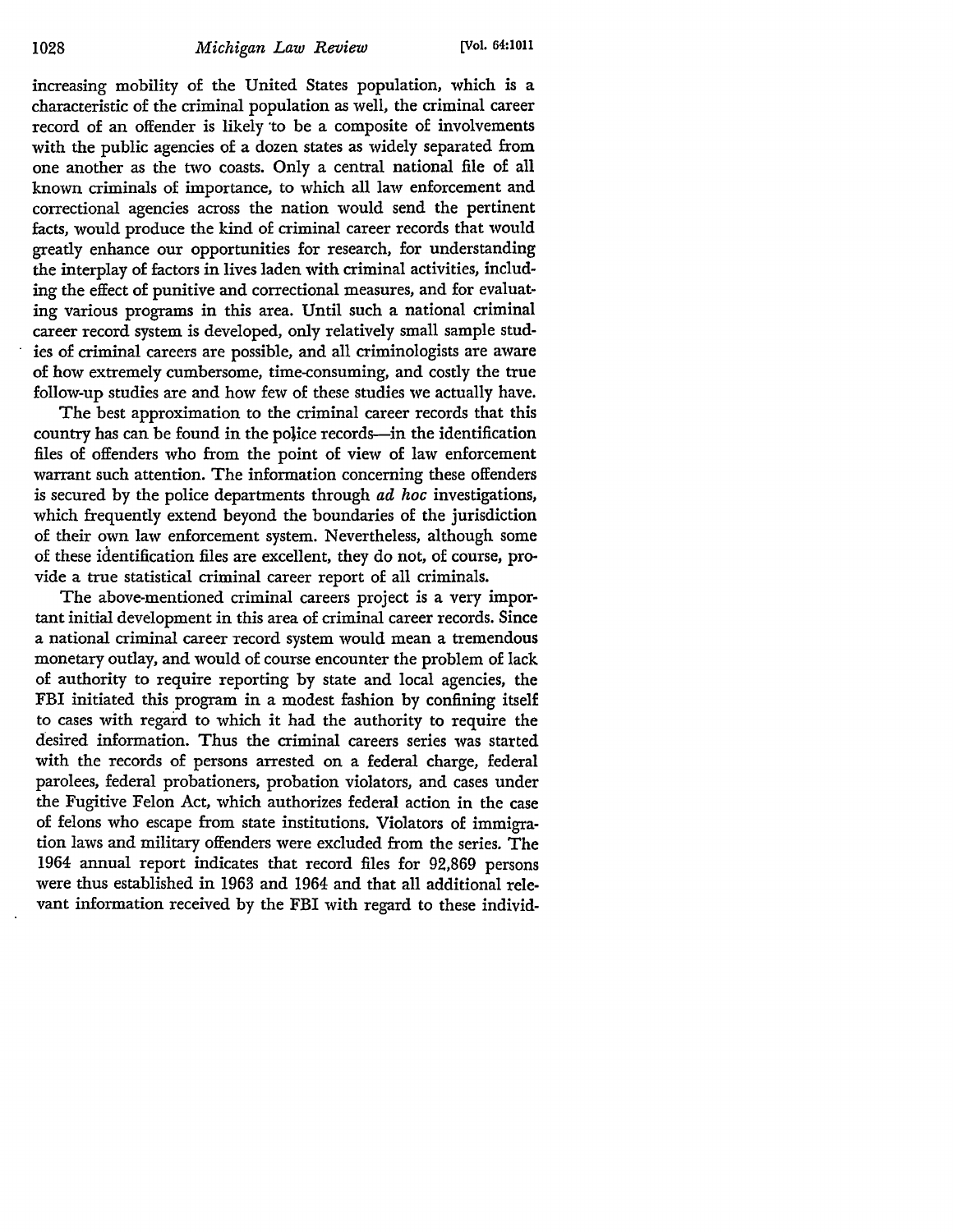$\cdot$  uals is automatically added to their records. It is anticipated that with the increase in the facilities offered by electronic data processing equipment, this criminal career record series will continue to expand. This expansion is certainly one of the most awaited developments in criminal statistics in this country, although at present it represents only a modest beginning. The criticism that the present collection of cases represents a poor sample must be a misunderstanding, because the record files actually represent a universe of cases for which the establishment of such individual crime career records is practically feasible at this time.

#### VII. SUMMARY

Since the purpose of this dialogue, $12$  as understood by this writer, is· an evaluation of the *Uniform Crime Reports* as a source of information on the crime situation in the United States, the following general summary statement should be appropriate. In spite of several decades of talk and writing about the kind of national criminal statistics this country needs in order to assay its crime and delinquency situation, and even though many of these recommendations and proposals are quite sound and desirable, virtually no law enforcement or correctional agency operating on a national scale has managed to rally enough support, finances, personnel, and know-how to develop such statistics. The FBI *Uniform Crime Reports* are the only major-scale exception. This scheme has been developed in spite of the tremendous handicaps for such programs which are inherent in the American local law enforcement system. Since the *Reports* are the only source of this kind, they are widely utilized, and frequently deductions are made with reference to the total crime picture that go beyond the intended purpose of these police statistics. This understandable, though of course faulty, tendency is further buttressed by the position of American criminological theory referred to in the body of this presentation to the effect that the police statistics are the best index of criminality.is Thus the compilers of the *Reports* find themselves in a very peculiar situation. After having successfully accomplished the difficult goal of national coverage in police statistics, they are faced with criticism for the omission of something that is not at all a part of their assignment and for things they never pretended to imply.

As might be expected, the *Reports* are also subjected to "politi-

**<sup>12.</sup>** See Robison, *A Critical View of the Uniform Crime Reports, infra* at 1031. 13. See text accompanying note 4 *supra.*